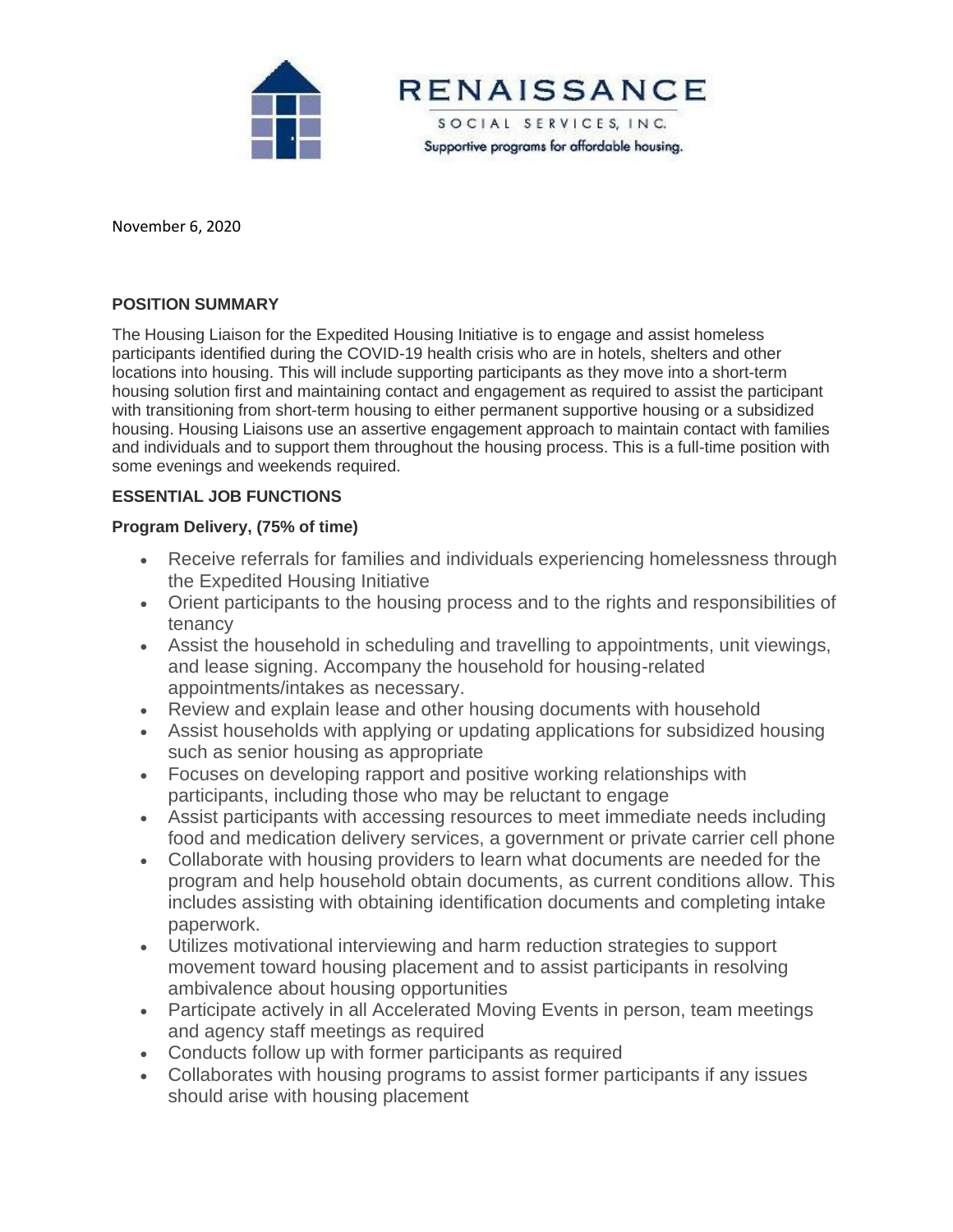



• Ensures effective communication with participants, providers, landlords, EHI team members, etc.

# **Program Administration (25% of time)**

- Documents all client contacts and all services provided in case notes in HMIS
- Completes all required documentation in an accurate and timely manner, including but not limited to: assessments, applications, action plans, case notes, and referrals
- Completes timely and accurate data entry into HMIS and any additional database as needed according to agency policy
- Ensures confidentiality of participant information

# **QUALIFICATIONS**

**Education:** Bachelor's degree in Social Work or a related from an accredited college or university OR equivalent experience

**Experience**: Minimum one year outreach or case management experience with people experiencing or at risk of homelessness; demonstrated experience with assertive engagement

**Skills and Abilities:** Proficient in use and knowledge of Microsoft Office and general office equipment; strong interpersonal and communication skills with the ability to work effectively with persons who may be ill, disabled, emotionally upset and/or hostile; ability to show empathy and remain non-judgmental; ability to make independent judgments; demonstrate ability to coordinate multiple projects simultaneously in a high-pressure, fast paced and time sensitive environment; training or certification in Motivational Interviewing and Harm Reduction

### **Certification/License:** Valid driver's license

# **WORKING CONDITIONS AND REQUIREMENTS**

- Travel between client residences and assigned location(s)
- Work is normally performed in office or client residence, including shelters and places not meant for human habitation
- Conducts independent field visits
- Sitting for extended periods is required
- Intermittent physical activity including standing, walking, bending, climbing stairs, lifting (less than 10 pounds)
- Normal manual dexterity and hand-eye coordination
- Corrected hearing and vision to normal range
- Verbal communication
- Vehicle Required

Reasonable accommodations will be made to enable qualified individuals with disabilities to perform the essential functions of the position.

This description provides a summary of the major duties and responsibilities and is not an exhaustive list of the duties and responsibilities. The employee holding this position may be required to perform additional duties to meet the needs of the organization.

Job Type: Full-time